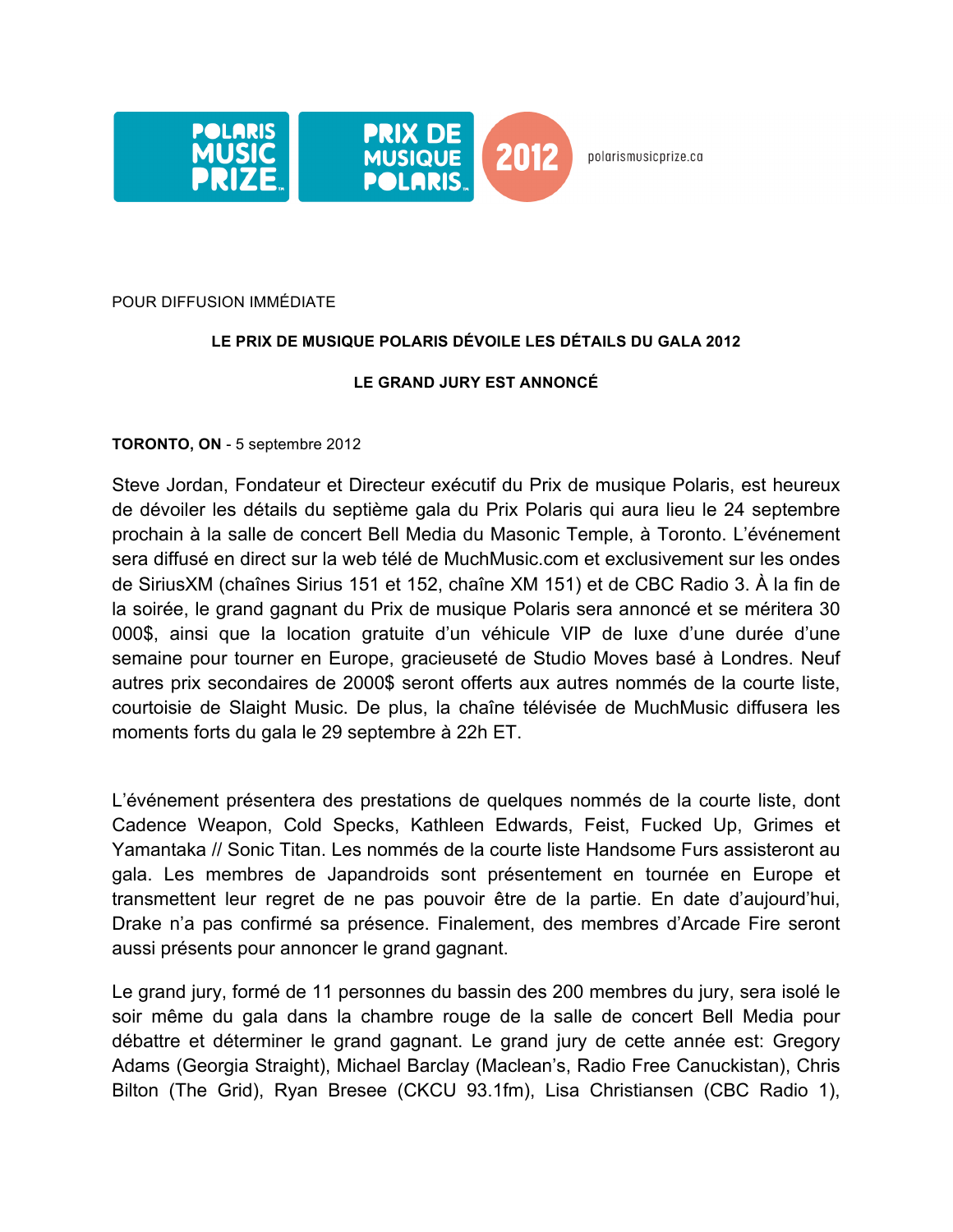Shawn Conner (The Snipe News), Melissa Hetu (TFO), Kevin Laforest (Pigiste, ex-Hour), Ryan B. Patrick (Pigiste), Tabassum Siddiqui (Pigiste) et Nicole Villeneuve (AUX TV).

Une fois de plus cette année, les invités pourront se régaler de grilled cheese et de perogies du traiteur Shanghai Cowgirl.

Les lauréats précédents sont Arcade Fire (2011), Karkwa (2010), Fucked Up (2009), Caribou (2008), Patrick Watson (2007) et Final Fantasy (2006).

# **La courte liste du Prix de musique Polaris 2012 est (en ordre alphabétique) :**

Cadence Weapon – Hope In Dirt City Cold Specks – I Predict A Graceful Expulsion Drake – Take Care Kathleen Edwards – Voyageur Feist – Metals Fucked Up – David Comes To Life Grimes – Visions Handsome Furs – Sound Kapital Japandroids – Celebration Rock YAMANTAKA // SONIC TITAN – YT//ST

Pour des images de la courte liste, (pochettes d'albums, photos de presse et biographies des artistes), visitez : **polarismusicprize.ca/media** username: media / password: m3d1a

# **À propos du Prix de musique Polaris**

Le Prix de musique Polaris est une organisation à but non lucratif qui honore, célèbre et récompense annuellement la créativité et la diversité de la production musicale canadienne, en soulignant et en offrant une visibilité accrue aux albums qui répondent aux plus hauts standards d'intégrité artistique, sans considération pour le genre musical, l'affiliation professionnelle ou l'historique des ventes, tel que déterminé par un jury de critiques musicaux sélectionnés.

-30-

**Contacts média:**

Québec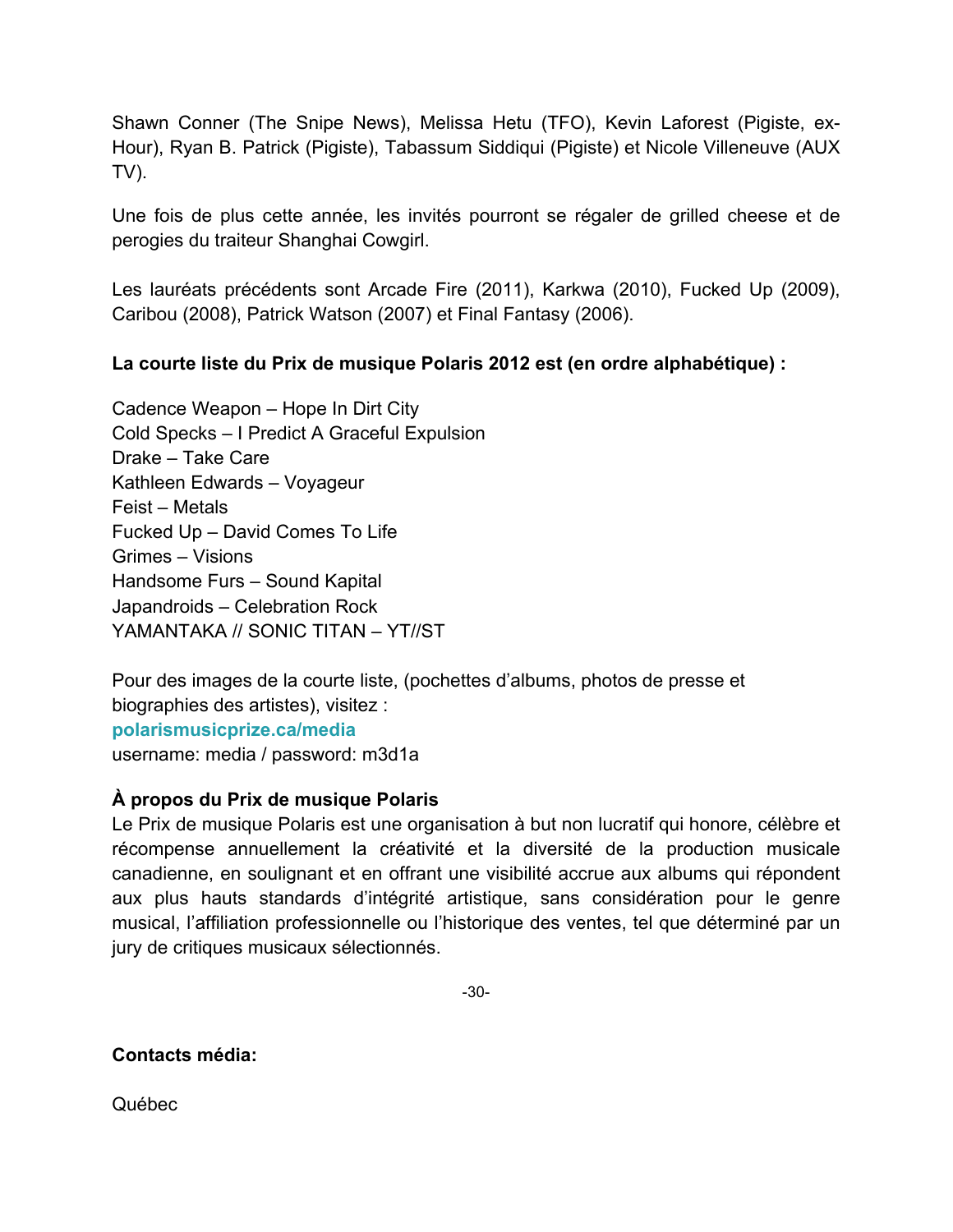Magali Ould (514) 994-6295 **magali@polarismusicprize.ca**

Reste du Canada Joanne Setterington Indoor Recess (416) 884-4119 **joanne@indoorrecess.com**



# FOR IMMEDIATE RELEASE

# **POLARIS MUSIC PRIZE REVEALS 2012 GALA DETAILS**

## **GRAND JURY ANNOUNCED**

**TORONTO, ON** – September 5, 2012

Steve Jordan, Founder and Executive Director of the Polaris Music Prize is pleased to reveal details about the  $7<sup>th</sup>$  annual Polaris Music Prize Gala, taking place on September  $24<sup>th</sup>$  at the Concert Hall Studios at Bell Media's Masonic Temple. The entire event will stream live on Muchmusic.com and will be broadcast live exclusively on SiriusXM radio (Sirius channels 151 and 152; XM channel 151) and CBC Radio 3. At the end of the evening, the winner will be announced and awarded the \$30,000 prize. Nine secondary prizes of \$2000 will be provided by Slaight Music. The winner will also get a one week free rental of a VIP Deluxe Splitter tour bus - for their next European tour - courtesy of Studio Moves from London, UK. Highlights from the gala will air in a one-hour special, exclusively on MuchMusic, on Saturday, September 29 at 10pm ET.

The evening will include performances by Short List nominees Cadence Weapon, Cold Specks, Kathleen Edwards, Feist, Fucked Up, Grimes and Yamantaka // Sonic Titan. Nominees Handsome Furs will also be in attendance. Japandroids, who are on tour in Europe, have sent their regrets. As of the date of this press release, Drake has not committed to attending. Members of Arcade Fire will also be there to announce this year's winner.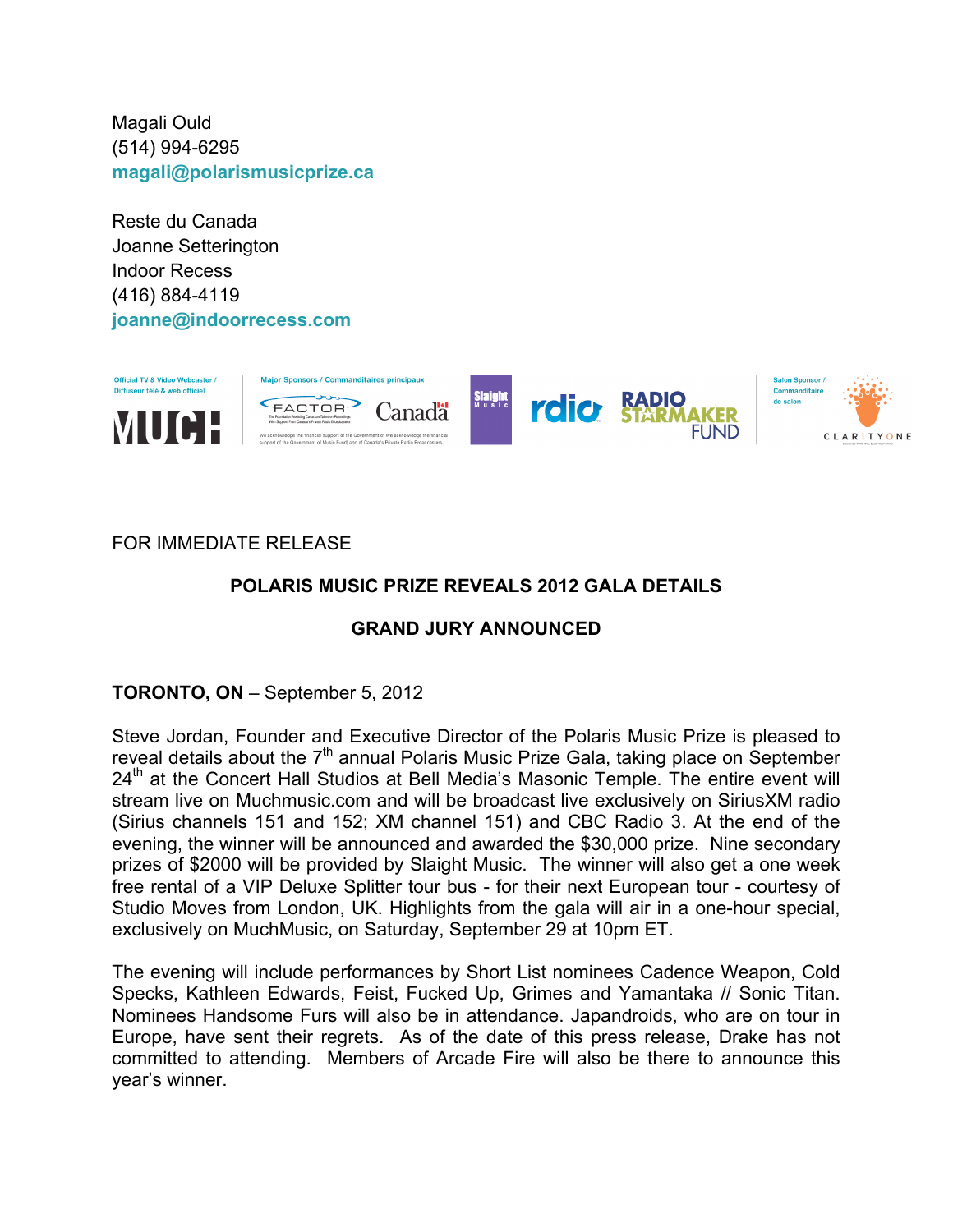On the night of the gala, a Grand Jury of 11 people will be sequestered upstairs in the Red Room of The Masonic Temple to discuss, debate and determine a winner. The Grand Jury is chosen from the larger jury of over 200 music journalists, broadcasters and bloggers. This year's Grand Jury is: Gregory Adams (Georgia Straight), Michael Barclay (Maclean's, Radio Free Canuckistan), Chris Bilton (The Grid), Ryan Bresee (CKCU 93.1fm), Lisa Christiansen (CBC Radio 1), Shawn Conner (The Snipe News), Melissa Hetu (TFO), Kevin Laforest (Freelance, ex-Hour), Ryan B. Patrick (Freelance), Tabassum Siddiqui (Freelance) and Nicole Villeneuve (AUX TV).

Once again guests will gorge on custom grilled cheese and perogies by Shanghai Cowgirl.

Past winners of the Polaris Music Prize are: Arcade Fire (2011), Karkwa (2010), Fucked Up (2009), Caribou (2008), Patrick Watson (2007) and Final Fantasy (2006).

The 2012 Polaris Music Prize Short List is (in alphabetical order):

Cadence Weapon – Hope In Dirt City Cold Specks – I Predict A Graceful Expulsion Drake – Take Care Kathleen Edwards – Voyageur Feist – Metals Fucked Up – David Comes To Life Grimes – Visions Handsome Furs – Sound Kapital Japandroids – Celebration Rock YAMANTAKA // SONIC TITAN – YT//ST

For Short List album graphics, artist pics and bios visit: polarismusicprize.ca/media username: media / password: m3d1a

## **About the Polaris Music Prize**

The Polaris Music Prize is a not-for-profit organization that annually honours, celebrates and rewards creativity and diversity in Canadian recorded music by recognizing, then marketing the albums of the highest artistic integrity, without regard to musical genre, professional affiliation, or sales history, as judged by a panel of selected music critics. www.polarismusicprize.ca.

Media Contact: